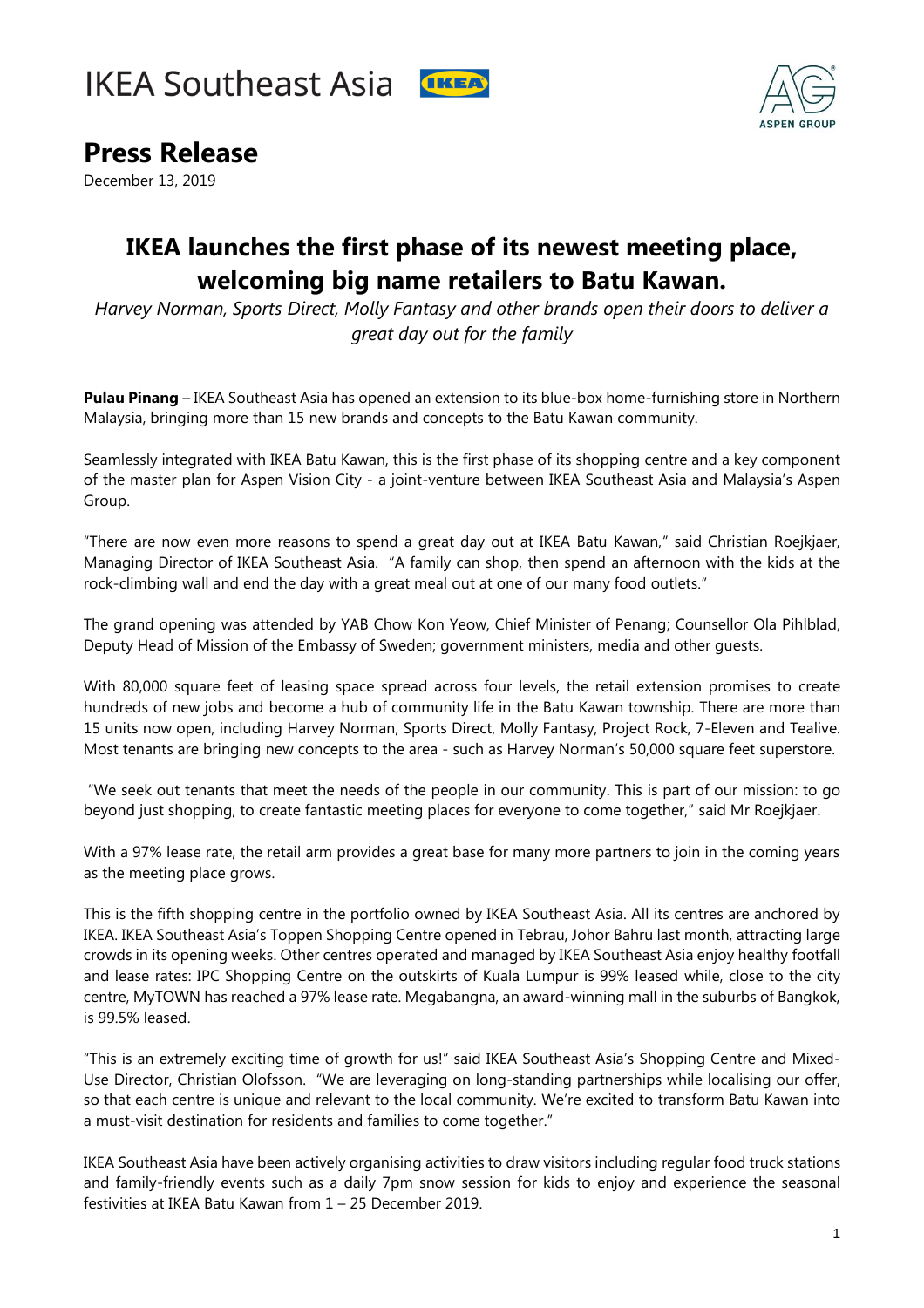





The new meeting place at IKEA Batu Kawan is easily accessible for Penangites, with major road networks and connections to the Penang Second Bridge and close to 2,000 parking bays on site.

With growing investments and the completion of Aspen Vision City projects such as Vervea, a commercial development comprising of 441 units of three to four-storey shop offices, Batu Kawan is already on its way to becoming a bustling metropolis.

"We are confident that the launch of the retail arm at IKEA Batu Kawan will set a vibrant momentum for the subsequence phases for Aspen Vision City," said Dato' Murly Manokharan, President & Group CEO of Aspen Group

"We hope more retailers will join us in creating a dynamic marketplace in Batu Kawan. There has been tremendous progress and by 2020 we are expecting approximately 3000 homes to be completed by Aspen Group and other developers, the commencement of construction works by Columbia Asia Medical Centre, the opening of KDU College University and The Ship Campus, and other developments that are happening here. We thank the Penang Government and its agencies for their efforts to continue to attract foreign direct investment to Batu Kawan.

We are also delighted to announce that we have started the commencement of the piling work for the 1530 units of Vivo Executive Apartment this month, and the official launch will be in January 2020," said Dato' Murly.

-END-

## **About IKEA Southeast Asia**

We create a better everyday life for the many people through IKEA stores and shopping centres that are the hub of our communities. With our IKEA stores, ecommerce operations and other touchpoints, we bring well-designed, affordable home furnishings to people in Singapore, Malaysia and Thailand. Our multi-national team has plans to enter the Philippines, Vietnam, Mexico and other markets, inspiring millions more to make home count and live a more sustainable life. Our other real estate developments and shopping centres anchored by IKEA create meeting places where people shop, work, live and play. We are part of th[e Ikano Group](https://group.ikano/about-ikano/) of companies and the only IKEA franchisee in the world owned by the Kamprad family that founded IKEA. To learn more, visi[t IKEA Southeast Asia on LinkedIn.](https://www.linkedin.com/company/ikea-southeast-asia/)

## **About Aspen Group:**

Listed on the SGX-Catalist in 2017, Aspen (Group) Holdings Limited is a Malaysia-based property group developing affordable residential and mixed development properties at strategic locations with good infrastructure and amenities for middle-income mass market purchasers. The Group's flagship project, Aspen Vision City, a 245-acres freehold mixed development project well-located in Bandar Cassia, Batu Kawan - Penang's third satellite city, is a joint-partnership with IKEA Southeast Asia. With a gross development value of over RM13 billion, of which the Group has launched over RM2.17 billion of properties; Aspen Vision City features the first IKEA Store in the Northern Region of Peninsular Malaysia and an upcoming state-of-the-art regional integrated shopping centre. In addition, the Group also has several property developments in Penang Island, which captured a total gross development value of over RM1.27 billion as well as property projects in Selangor. For more information about the Group and its projects, please visit [http://aspen.com.my](https://apc01.safelinks.protection.outlook.com/?url=http%3A%2F%2Faspen.com.my&data=02%7C01%7CNatasha.Aziz%40ikano.asia%7C8804fb6c1ed149c5782d08d70a712cdc%7C04d7571b148745fbba05813839b0e374%7C0%7C0%7C636989354851707158&sdata=fSx9yW1DX%2Fp%2BcP%2Bd3TBs9iAl77Hy58n12Od50%2FLfnK0%3D&reserved=0) .

**Contact** Cyrus Capital Consulting Mr. Lee Teong Sang Tel: +65-9633 9035 E-mail: [teongsang@cyrus.com.sg](mailto:teongsang@cyrus.com.sg)

This press release has been prepared by the Company together with IKEA Southeast Asia and its contents have been reviewed by the Company's sponsor, PrimePartners Corporate Finance Pte. Ltd. (the "Sponsor") in accordance with Rules 226(2)(b) and 753(2) of the Singapore Exchange Securities Trading Limited (the "SGX-ST") Listing Manual Section B: Rules of Catalist.